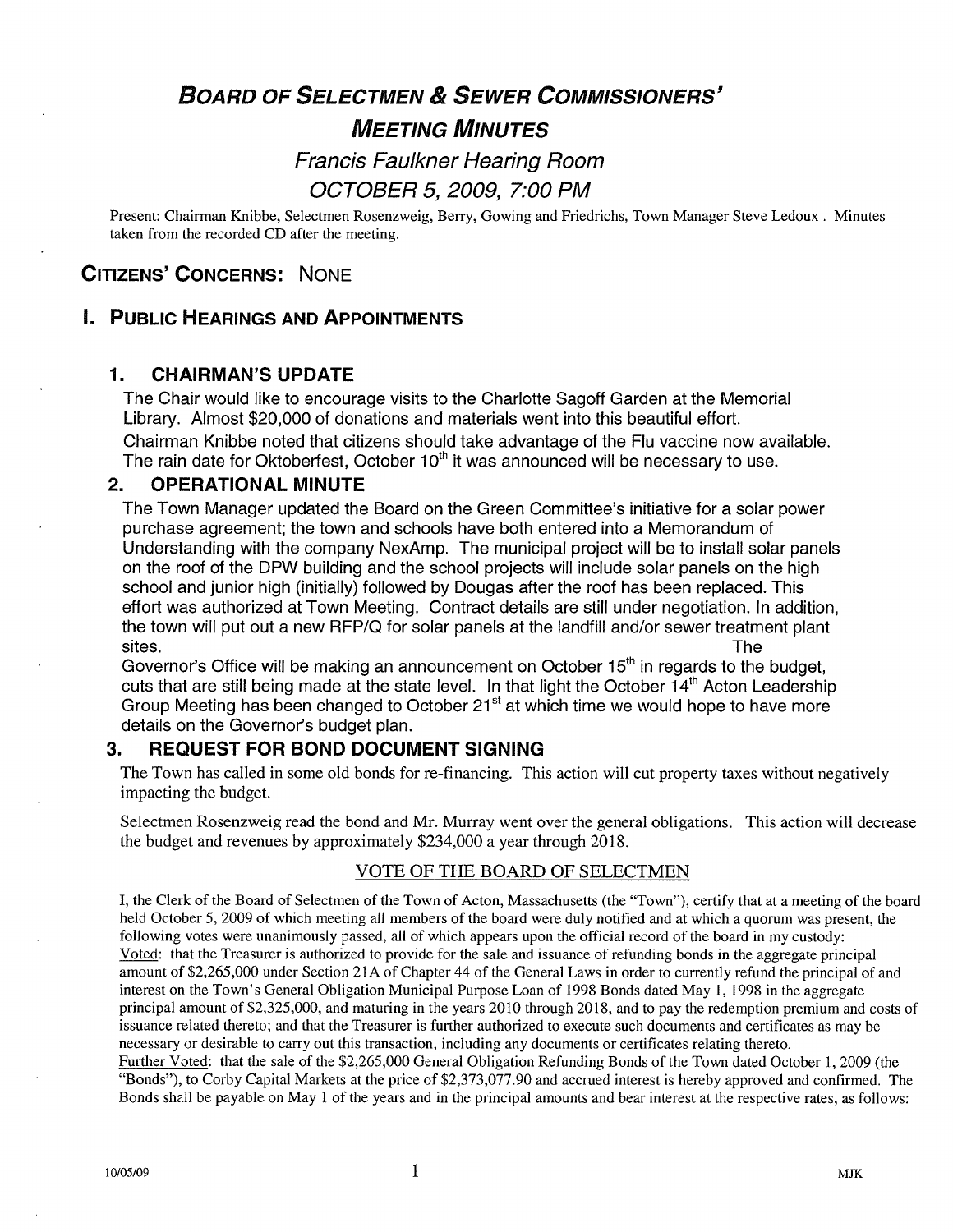|      |           | Interest |             |           | Interest |
|------|-----------|----------|-------------|-----------|----------|
| Year | Amount    | Rate     | <u>Year</u> | Amount    | Rate     |
| 2010 | \$315,000 | $3.00\%$ | 2015        | \$205,000 | 4.00%    |
| 2011 | 335,000   | 2.00     | 2016        | 205,000   | 3.00     |
| 2012 | 325,000   | 3.00     | 2017        | 190,000   | 3.00     |
| 2013 | 300,000   | 3.00     | 2018        | 180,000   | 3.00     |
| 2014 | 210,000   | 4.00     |             |           |          |

Further Voted: that in connection with the marketing and sale of the Bonds, the preparation and distribution of a Preliminary Official Statement dated September 17, 2009 and a final Official Statement dated September 22, 2009 (the "Official Statement"), each in such form as may be approved by the Town Treasurer, be and hereby are ratified, confirmed, approved and adopted.

Further Voted: to confirm the provisions of the Bond Purchase Agreement dated September 22, 2009, including the consent to the purchase of the Bonds by Corby Capital Markets on a negotiated basis.

Further Voted: that the Town Treasurer and the Board of Selectmen be, and hereby are, authorized to execute and deliver a continuing disclosure undertaking in compliance with SEC Rule 15c2-12 in such form as may be approved by bond counsel to the Town, which undertaking shall be incorporated by reference in the Bonds for the benefit of the holders of the Bonds from time to time.

Further Voted: that each member of the Board of Selectmen, the Town Clerk and the Town Treasurer be and hereby are, authorized to take any and all such actions, and execute and deliver such certificates, receipts or other documents as may be determined by them, or any of them, to be necessary or convenient to carry into effect the provisions of the foregoing votes. I further certify that the votes were taken at a meeting open to the public, that no vote was taken by secret ballot, that notice stating the place, date and time of the meeting was filed with the Town Clerk and a copy thereof posted in the office of the Town Clerk or on the principal official bulletin board of the Town at least 48 hours, including Saturdays but not Sundays and legal holidays, prior to the time of the meeting and remained so posted at the time of the meeting, that no deliberations or decision in connection with the sale of the Bonds were taken in executive session, and that the official record of the meeting was made available to the public promptly and remains available to the public, all in accordance with G.L. c.39, s.23B as amended.

Dated: October 5, 2009

Clerk of the Board of Selectmen

BOS111 12420133.1 All Voted in favor of the reducing the interest rate of the bonds.

#### 4. VERIZON NEW ENGLAND HEARING FIOS INSTALLATION

Verizon requests to lay conduit, handholes and fiber distribution cabinet locations at Huckleberry Lane, Partridge Pond and Davis Road for the purpose of system upgrades. All installations will be ground mounted at grade or underground. Verizon representatives stated that Davis Road will have an above grade box.

Selectmen Gowing made a request for citizens asking for a schedule to bring FIOS to the remainder of Acton.

Selectmen Friedrichs made a motion to approve all grade level upgrades at these locations and if the one box is above grade they will need to come back to the Selectmen. No one seconded, Selectmen Gowing made a friendly amendment. He motioned to screen anything that is not grade level. Not seconded.

Selectmen Rosenzweig made a motion to allow Verizon their request for these three locations and Selectmen Gowing seconded. The Selectmen voted 4 yes and Selectmen Friedrichs voted no. The motion was approved.

## 5. HEALTH INSPECTOR, SHERYL BALL WILL DISCUSS HEALTH AND PLANNING OUTREACH ESSENTIALS

Sheryl Ball gave the presentation for the Health Outreach Program. In collaboration with the Planning and Recreation Departments the Health Department has received a \$15,000. Healthy Community Grant for planning healthy communities from Community Health Networks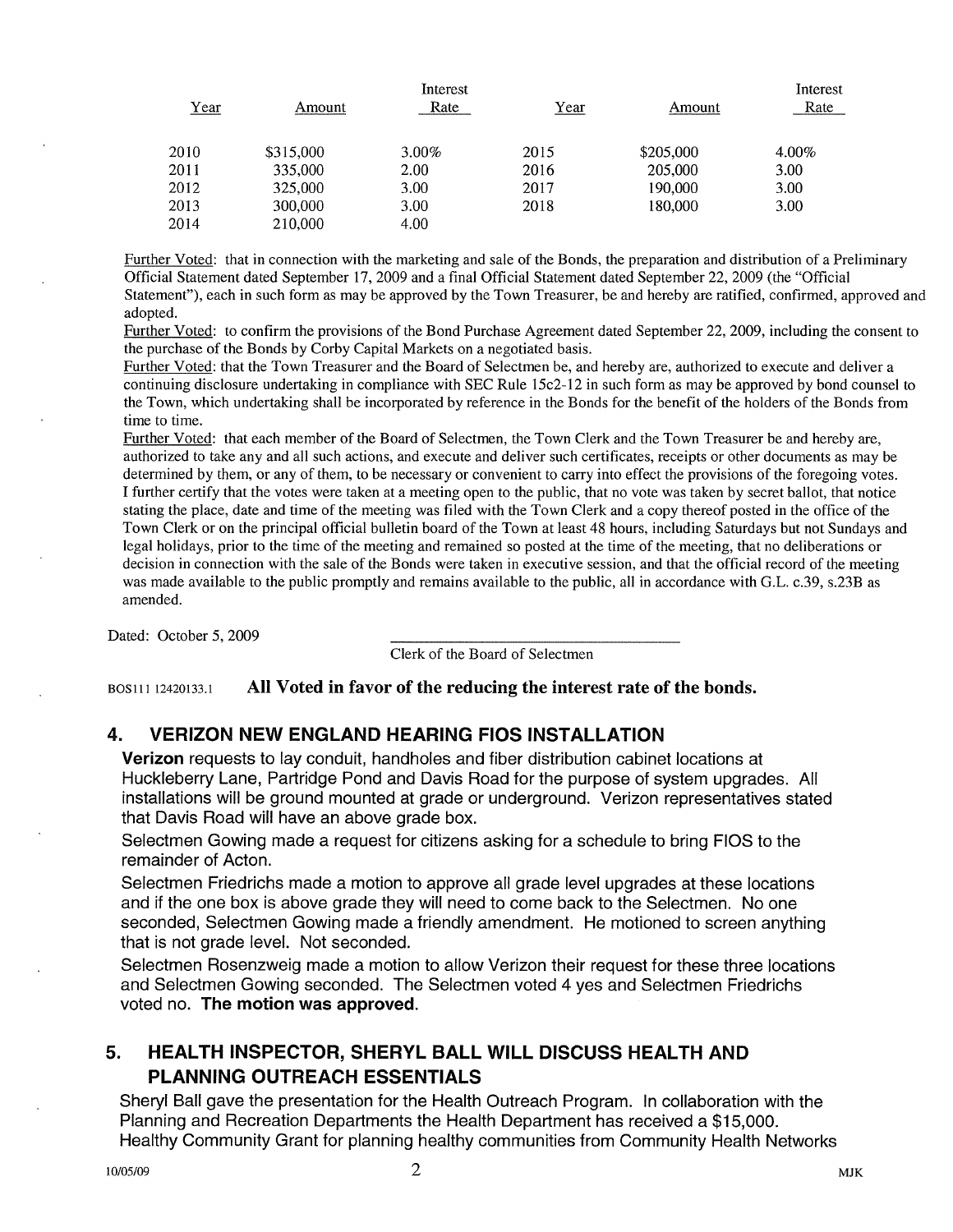Area (CHNA 15). They are calling this new planning process HOPE for Health Outreach Planning Essentials. A steering committee has been established. The steering committee will hold an introductory meeting on October 21, 2009 and hope to be able to apply for implementation monies of \$25,000 from the grant.

## 6. OPEN SPACE OVERSIGHT MEETING

The Chair of the committee, Peter Ashton gave the presentation; Terry Maitland and Susan Mitchell-Hardt were present. Their mission is to evaluate open space opportunities, be an advocate for other town boards and committees, keep the public informed and keep the goals and accomplishments of the open space and recreation plan updated. Specifically the committee will prioritize opportunities, maintain an active list of Article 61 and 61A offerings, assist the Board with the offers, and be a liaison to private land owners bringing properties to the town. They work as sponsors for proposals and monitor legislative developments. The Committee strongly supports the use of CPC funds to promote open space. They work closely with the Conservation Trust identifying land protection opportunities; Terry has just attended a meeting on Right of First Refusal for Chapter 61 on which they feel strongly the Town should accept a policy towards. Additionally they support Selectman Friedrichs' work regarding land preservation and conservation in villages. Selectman Friedrichs will investigate other towns that have taken this approach and look to do some fundraising. Most recently the committee has brought closure on 2 land offer opportunities, Piper Road and Nagog Road. They monitored and assisted negotiations for 100 acres along Route 2. Former Selectman Magee worked on and received approval for these lands (Route 2 parcel) under Chapter 97 status. They will finalize the "Open Space and Recreation Plan" this fall.

Selectmen Gowing asked about a bill "SP 90" being sponsored, what would be the impact of that bill? The bill would mandate a minimum state match of 75% but it is a double edged sword in that the larger communities can use funds other that "CPC" funds which the state would then have to match. But it would broaden the reach of Community Preservation; in terms of additional communities and what you can do with recreation applications.

Selectman Rosenzweig asked if the committee classifies open space by categories. The committee does not, but we use categories to prioritize. She added the Board will need your committee's help in completing the Master Community Plan. He replied they are planning on offering help. Is there a program for out reach to locate appropriate land opportunities? That is what Susan Mitchell-Hardt does, she sends out mailings, does research, etc.

Selectman Friedrichs noted that the criteria chart is valuable and people should be able to see how the evaluation works (on-line). Her group to protect village land needs help if there are volunteers in the community. Regarding the new bill, if tax money goes to make the match where does it come from? Peter Ashton said from the registry of deeds. She inquired what amount of money are we talking about for land purchases. The reply was \$7M. She will get together with Mr. Ashton regarding funding mechanisms.

Selectman Berry in reference to the bill under consideration stated there will be a MMA Legislative meeting this month and the Selectmen will have input regarding legislation. Please let us hear what you would like us to bring to them in regard to this bill.

Chairman Knibbe inquired about Piper Lane; did we sell the house, what is the status? Selectman Gowing stated that Conservation Commission reviewed the house and it would not be compliant if separated from the land. Chairman Knibbe asked if there are any specific Warrant articles for the spring. Mr. Ashton replied aside from CPC purchases not at this time.

## 7. PLANNING BOARD OVERSIGHT MEETING

Selectmen Rosenzweig introduced the Planning Board. Ryan Bettez is the chair and has 3 years on the Board; Jeff Clymer is the Vice Chair. Ray Yacouby who has 20 years on the Board and Roland Bourdon were both present. Mr. Bettez stated it is great to have members with long term history and some with a new fresh look. Town planning staff has contributed greatly to our support and they are present tonight. They do have one opening, which will be filled. To review the Town meeting changes last year; the Planning Board changed the use of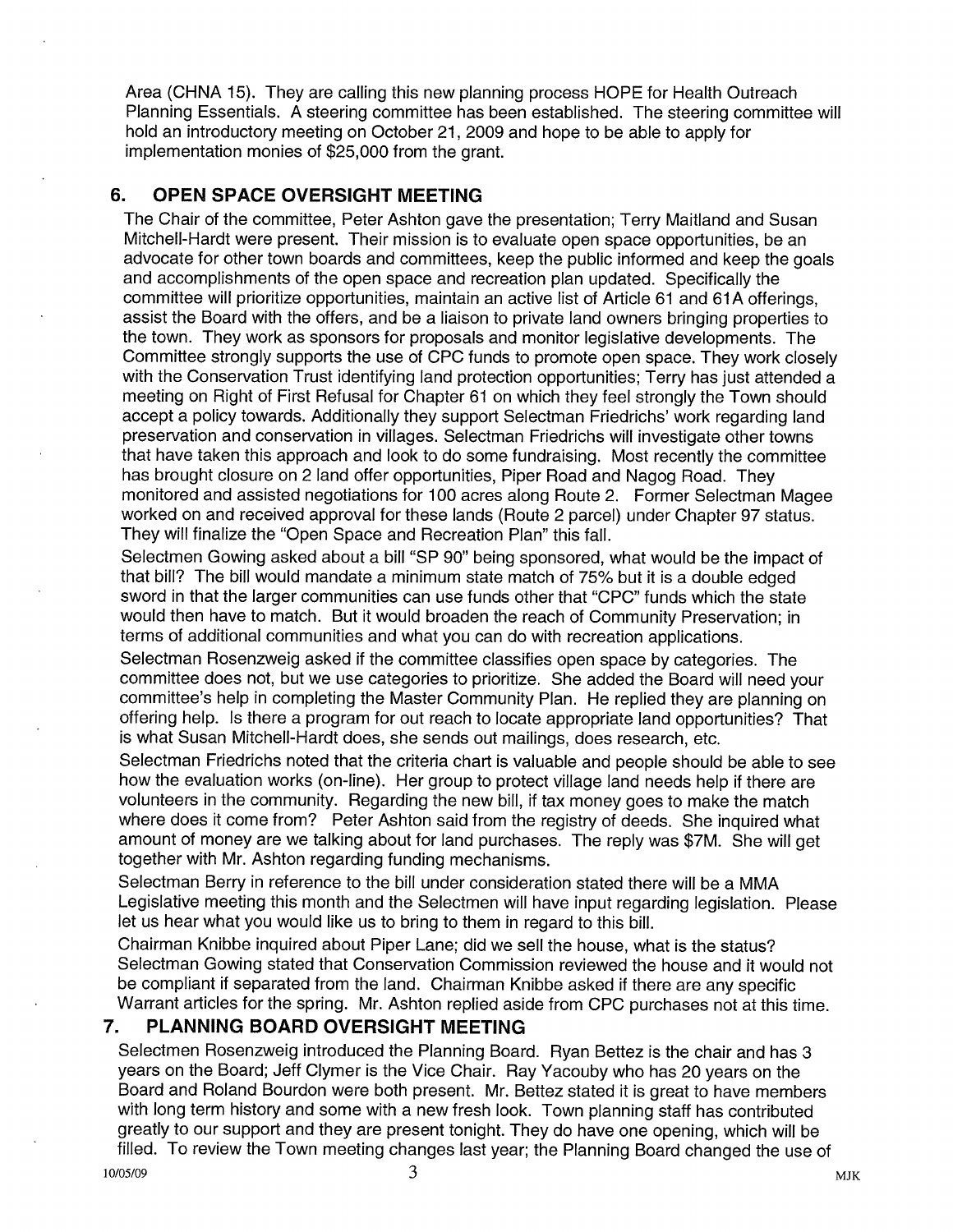light industrial, clarification and changes to Article 43 to exempt bike paths and sidewalks from zoning, allowed cleaning services in the village and worked on outdoor lighting. At the June Town Meeting they worked to change future Day Care Centers zoning. In June the zoning for working with the Department of Energy in allowing light manufacturing to become a more green community was accomplished. The Master Plan is the priority item for their future meetings. We in Town need to take this seriously as a goal we want to accomplish. Additionally, for 2010 Town Meeting we would like to talk about sub division regulations.

Selectman Rosenzweig encourages support for the completion of the Master Plan. Selectman Berry, following up on the legislative part of changing the zoning would ask for details in where you need support from the Board.

Selectman Friedrichs would like a summary of what the Planning Board supports from the Outreach Plan and what they feel they cannot support and why. She asked if the current candidates for the open Board position were architects. She stated the Child Care analysis done by the planning staff was amazing. She noted that of the uses of the buildings in the villages there is not a lot of retail.

Selectman Gowing would like a prioritization of the Master Plan options. Mr. Bettez stated that there is a group currently working on that, the outreach is ongoing. Chairman Knibbe is on the Green Communities act that helped get the wording changed so that it was clear that zoning was changed to allow manufacturing for green energy, since then Green Communities have come out with a Draft of what constitutes a Green Community. The Planning Board should look at that and see if we are still on track with what we have already done. Of the 5 things we need to do to be a green community two items belong in planning. The first we have done with the zoning allowing green energy manufacturing. The second is the expediting of the permiffing which there is a draft of and it would be good for the Planning Board again to check if this is in Acton's best interest. Annual Report will need a write up from the Planning Board for the current year and any warrant articles are due in December.

#### 8. SOUTH ACTON TRAIN STATION ADVISORY COMMITTEE

This oversight will be carried over to the following meeting.

## II. SELECTMEN'S BUSINESS

#### 9. ALG DISCUSSION / BUDGET DISCUSSION

School committee will lower the regional assessment so there is no need for a fall special town meeting at this time. However, there are very likely to be 9C cuts by the Governor later this fall and then we may need a fall Special Town Meeting again. The Finance Committee has asked the Board of Selectmen to present the high level strategy for FY11. Chair Knibbe presented a strawman priority statement for the board's feedback.

Selectman Friedrichs stated that this strawman budget is too vague. She would like to see a new method, something easier to understand. We need to understand cost associated with initiatives we vote on. She would like a retirement schedule for planning attrition as a budget control method.

Selectman Gowing would like to adopt the State program limits for the Senior Work Program and thus increase the Senior Cap from \$750.00 to \$1000.00. Mr. Ledoux expressed a concern on the impact of buying cases of flu vaccine would have on our budget.

Selectman Berry asked, what is Restorative Justice? Steve Ledoux explained the theory behind that program.

Chairman Knibbe stated we will not be doing a level service budget this year we are doing a cutting budget. So what do we need to protect. That is what the Finance Committee would like to see.

Selectman Friedrichs would like to see the Matrix first; she would like to see the priorities from last year, she would also like to see the Department of Public Works included as part of health and safety.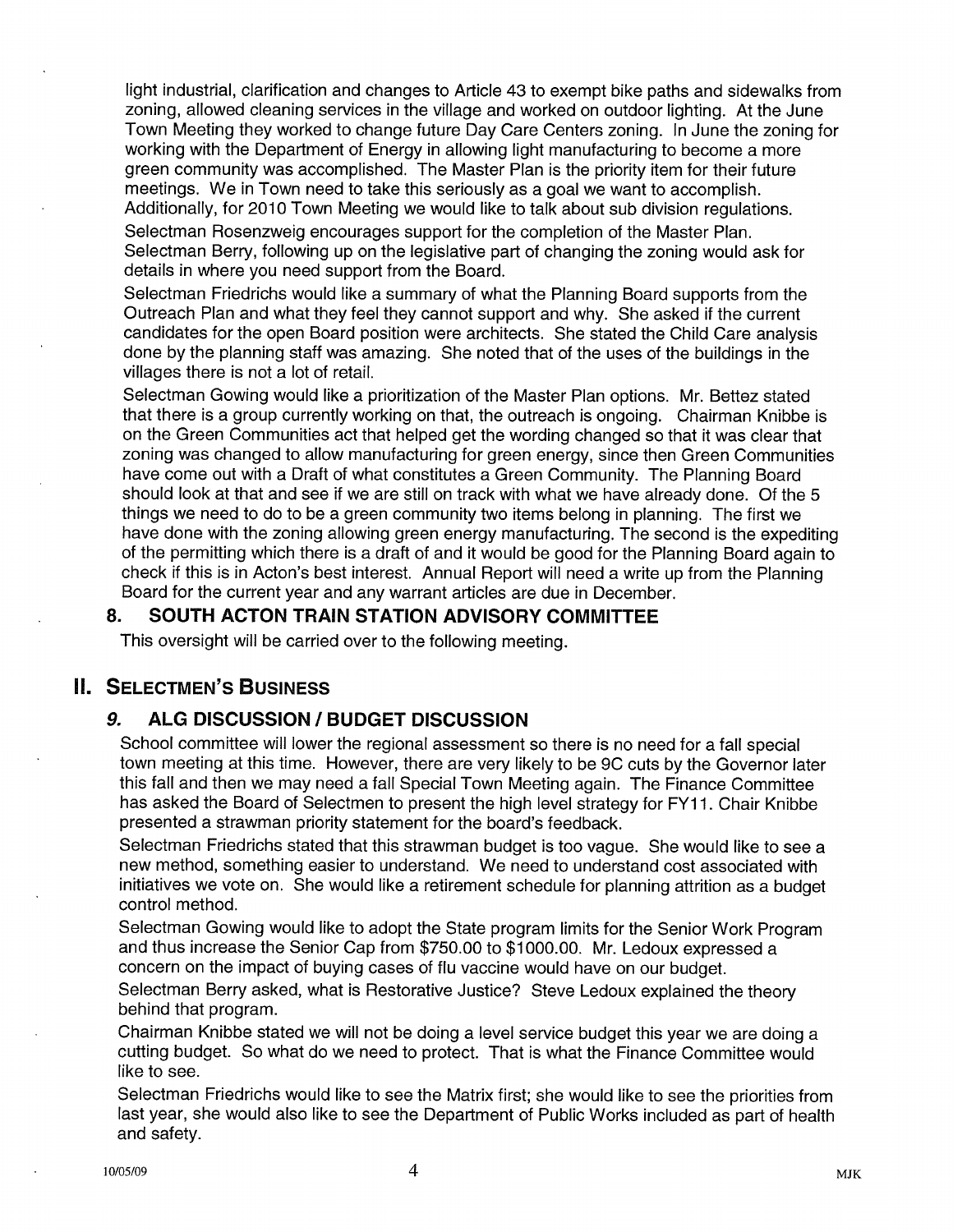Selectman Rosenzweig agrees that Health and Safety should be first. Selectmen Berry and Gowing would like to see bullets instead of numbers as all items have equal importance and will see diminished funding.

#### 10. SELECTMEN'S REPORTS

Chairman Knibbe — MinuteMan Technical High School will be initiating a building project. There is a breakfast meeting that we would like some representation. Selectman Rosenzweig offered to attend this meeting as a representative from the Selectmen. Green Advisory Board, the Solar Panel Project is moving forward both in the Town and Schools. The Green Communities Act is working towards the five items the Town needs to accomplish to be rated a Green Community. Our Sub-regional Coordinator will be here next month and we need a plan in place.

Selectman Rosenzweig - The Transportation Advisory Committee is in the process of selecting a Shuttle Company and a transportation Coordinator. The Committee and Engineering are researching new types of parking meters. If double tracking goes through for MBTA we will lose some of our parking spaces to staging. If anyone with private lots would like to rent those spots to the town we would be interested. Wastewater Advisory Neighborhood Committee has had their first meeting. The group is looking for a consensus solution; it is a wastewater management district that is a priority area. The Water Resources Advisory Committee is working on storm water regulations and they are going to concentrate on the by law regarding pollution. Justin Snair is staffing this committee; he is the deputy Health Director. Matthew Mostoller from the Water District is also participating on this committee.

Selectman Gowing - we have a regional mobility training session presented by MITC and have reached out to Concord, Boxborough and Maynard for representatives for a 3 day seminar. The Board of Health is evaluating plans for application of the flu vaccine. CPC has agreed to fund the heating of the house on Piper Lane for the winter.

Selectman Friedrichs — Economic Development Committee has produced a Draft survey for the business community.

#### 11. DRAFT DECISION, WETHERBEE PLAZA II, SITE PLAN SPECIAL PERMIT #7/21/09-422, 107-115 GREAT ROAD

There is a Draft decision. It is now a finding 2.12A. Selectmen Friedrichs will now make a motion that this language be added to the finding, "because of unique characteristics of the site/location". Selectmen Berry stated just the fact that you have deviated and made a finding from the by-law takes care of the problem. Motion withdrawn. Selectman Friedrichs is proposing rocks as opposed to a sealed driveway. Chairman Knibbe said as long as it is not paint she will go along with staff decision on an alternative that clearly distinguishes the sidewalk from the driveway, It will need to be something that can be plowed in the winter. Selectmen Rosenzweig suggested lighter stone to differentiate from the asphalt driveway. Selectmen Gowing suggests a poured concrete with a walkway without a curb and score the top that way it is not slippery and can be plowed. Selectman Friedrichs asked if the applicant could have a occupancy permit for his son to move into the yellow house. Chairman Knibbe stated he would need to proceed with his permitting process and then apply for his occupancy permit. At 3.1.7 G 3 the stop line at great road also needs a crosswalk, the line is not sufficient.

Scott Mutch stated that we need to extend the stay of eviction; it expires on Oct.  $31<sup>st</sup>$ . Selectman Friedrichs moves that we approve this site plan with the above changes. Selectman Rosenzweig seconds, the vote was unanimous for approval of the site plan with the amended changes above.

Scott recommends that the Board extend the Stay of Eviction notice to May 31, 2010 the date that coincides with the compliance for this decision. Selectmen Friedrichs moved that the extension of the eviction notice be moved to May 31, 2010, Selectman Berry seconds. The vote was unanimous all voted in favor of the extension.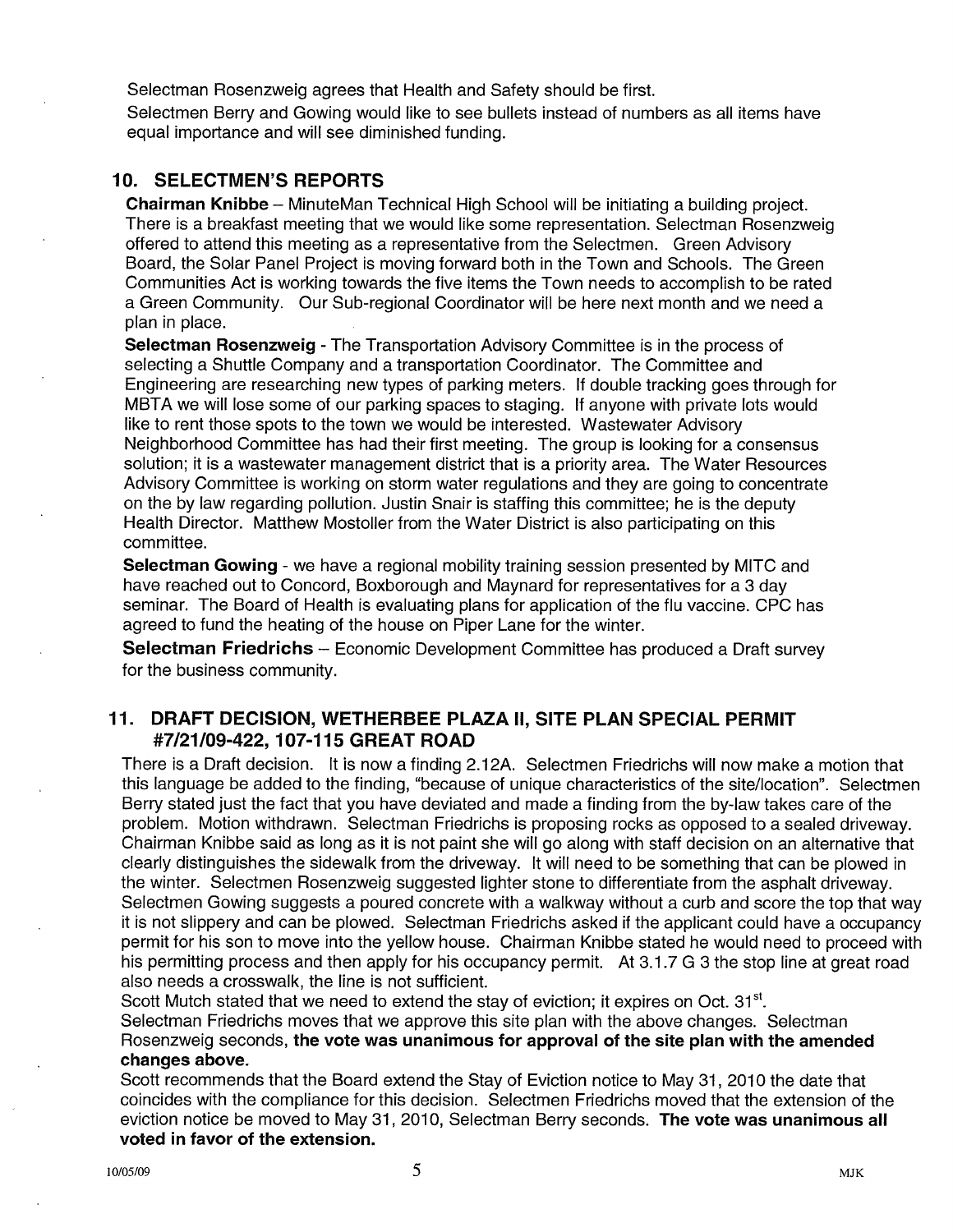#### 12. SPRUCE STREET SIDEWALK

Selectman Gowing gave an update. The last discussion at the Board brought a split vote. Since then he has had discussions with the stakeholders, the principal of the school, the bus driver, the Post Office, the neighbors, and the town engineer. The Police, Fire and town Engineer do not want to narrow the street. The Post Office would become a dangerous spot. Other options such as routing the traffic one way becomes an issue for Spruce Street, as then all traffic goes down Spruce Street additionally instead of just 12 of the buses going down Spruce all 25 would need to go down Spruce Street. It would cost \$17,000. to move the sidewalk 6" and the curbing height would need to be higher (custom) as it relates to the width of the road. Mr. Klinger realized that the way to solve the problem was with an easement on his property. The town engineer is in talks with him currently to survey the area and find out exactly what area Mr. Klinger would need to be surrender. Chairman Knibbe stated his concern about his garden and town would pick up the expense of moving it to the other side of the sidewalk. The signed easement has not been returned yet. Selectman Gowing moves that we extend the deadline to remove the Tulip Tree to October 31 to give Mr. Klinger time to grant the easement. Selectman Friedrichs seconded, the vote was unanimous in extending the date to remove the Tulip Tree to October 31<sup>st</sup>.

#### 13. REQUEST TO LRTA FOR SENIOR VAN FOR MONDAYS AND FRIDAYS

The Transportation Advisory Committee requested extended coverage from the Roadrunner van. Current the roadrunner van operates from Tuesday through Thursday. We would like to have coverage from Monday through Friday. The Council on Aging van also runs Monday through Friday. The Roadruner van used to have those days and then they were withdrawn. We would like to request adding those additional days once again. Selectman Rosenzweig seconded, (Mike noted that this is related to the Road Runner not the Senior Center Van which currently runs 5 days.) The vote was unanimous all voted in favor of the request for extended coverage.

#### 14. BOARDS AND COMMITTEES DRAFT HANDBOOK

Chairman Knibbe will send out to all boards and committees the draft handbook and there will be two weeks to submit comments or questions. Town Counsel has updated open meeting law changes and ethics changes. Selectmen Berry suggest that Committee and Board members go on line get training and print out the certificate that vouches you have completed the ethics course. The Town manager stated that the town also needs to hire a compliance officer. The League of Women Voters in collaboration with the Board would like to hold a forum. The Board is in agreement to collaborate with the League on the ethics forum.

#### 15. OTHER BUSINESS

Selectman Rosenzweig had an update on the revised plans for 93 and 113 Central Street and asking for comments for the ZBA. The main concerns are screening the property, preserve the existing trees, a formal agreement on any shared septic system regarding upkeep, and screening the entire property form the street. Selectman Friedrichs would like to see <sup>a</sup> street side elevation diagram and <sup>a</sup> diagram showing the proposed conceptual treatment of the hillside. Maybe it should be one building combined to save some of the hillside. Selectman Rosenzweig stated that ACHC has made this recommendation in terms of what is needed for affordable housing. Selectman Berry stated that this is an instance where ACHC gave specific advice and the builder rejected it so it is not a LIP Project. The developer instead went to the state for funding. Chair said the Sidewalk Committee has asked for sidewalks or funds to be contributed. Selectman Friedrichs stated that she hopes the appropriate staff is looking at the wastewater issues here as the property backs up to Tuttle. Comments will be forwarded to the ZBA.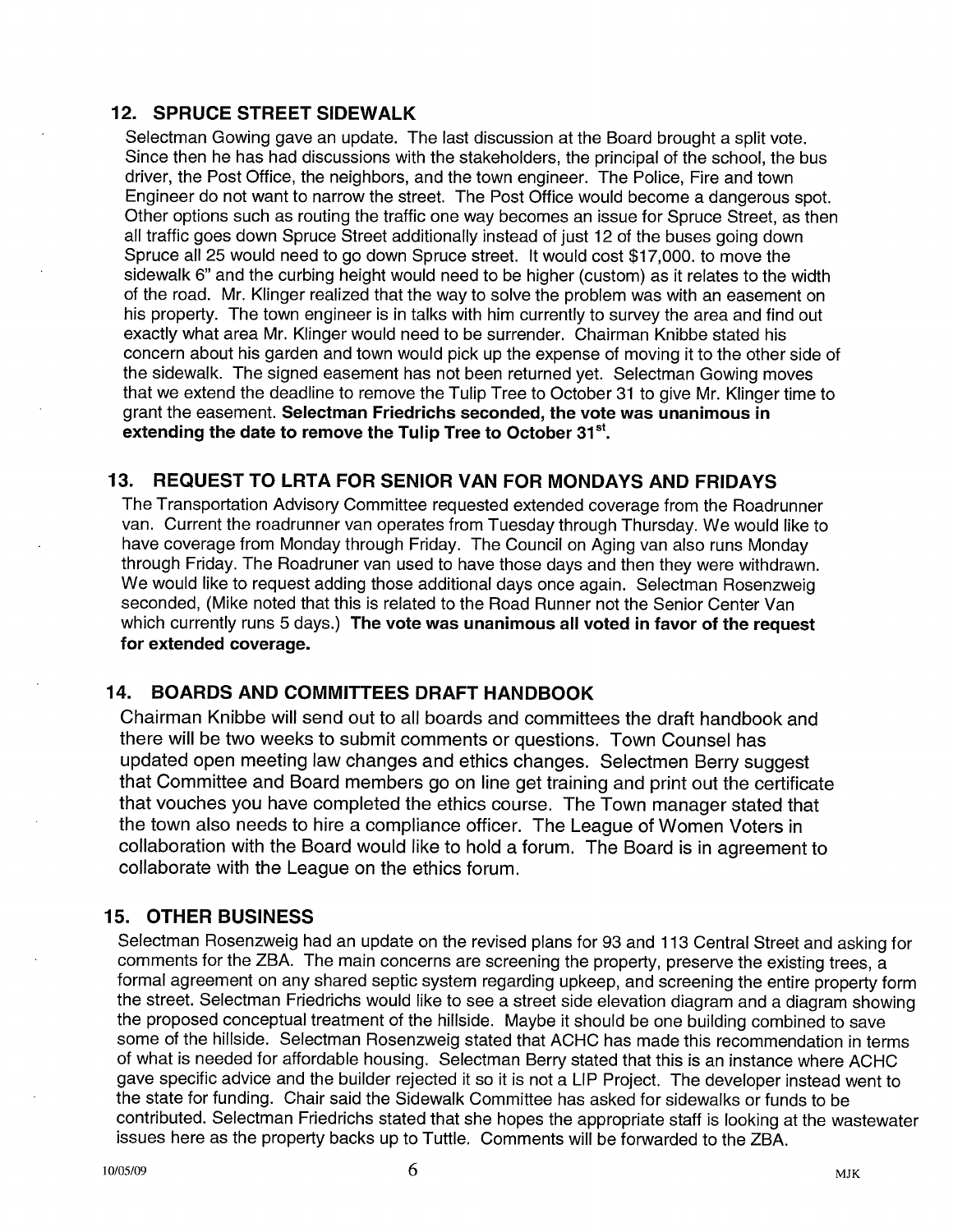## III. CONSENT AGENDA:

#16, 17 and 29 held for discussion, all others approved. After discussion (see below) all consent approved.

## 16. COLONIAL SPIRITS, GREAT ROAD, SITE PLAN MINOR AMENDMENT

Hold, Selectmen Friedrichs asked was there a Design Review? Chairman Knibbe said yes they were pleased with the results. Selectmen Gowing made a motion to approve. All voted in agreement to allow the amendment.

#### 17. KENNETH SUNDBERG, 253 MAIN STREET, #6/5/07-411, SITE PLAN EXTENSION REQUEST FOR ONE YEAR

Hold, Selectmen Friedrichs asked if they are asking for something is there something we would like from the applicant? For example outdoor seating, less paved parking and more walkable spaces. The Town Manager stated we have come to an agreement on this already. Selectmen Friedrichs made a motion if we are to relook at this request we she would like to ask to limit the amount of parking. Selectmen Gowing seconded, but stated we should consider this is Kelly's Corner and they are trying to help with the process; we should not be punitive. The Chairman stated we looked very carefully at this site plan initially and made our requirements known there is no reason to reopen. The vote was taken lvote to reopen 4 not to reopen. Peter Berry made a motion to grant the extension. Selectmen Friedrichs abstained and the other 4 voted in favor of the extension.

#### 18. GREEN ADVISORY BOARD, REVISED TERMS TO STAGGERED APPOINTMENTS

## 19. ACCEPT GIFT, NURSING SERVICES

A gift of \$100.00 from Carol Rodman

## 20. ACCEPT GIFT, RECREATION DEPARTMENT

A gift of \$50.00 from the Krajewski's to be used for 2010 events at Nara.

## 21. ACCEPT GIFT, RECREATION DEPARTMENT

A gift of \$420.00 from Hybid Farm to support Recreation Programs offered to the Community.

#### 22. ACCEPT GIFT, CHARLOTTE SAGOFF MEMORIAL GARDEN COMMITTEE <sup>A</sup> gift valued at \$18,795.00 from the Committee for goods and materials used in the construction of the Memorial Garden.

23. DISPOSAL OF OBSOLETE MATERIALS, MEMORIAL LIBRARY

- 24. ONE DAY LIQUOR LICENSE REQUEST AT NARA, OLD GOLD RUGBY
- 25. CONFIDENTIAL REQUEST FOR BOARD OF SELECTMEN'S APPROVAL TO REFINANCE A LIP HOME
- 26. ELLSWORTH VILLAGE REGULATORY AGREEMENT REQUEST TO HAVE PREVIOUSLY VOTED BOARD MEMBERS SIGNATURES NOTARIZED.
- 27. W.R. GRACE SETTLEMENT AGREEMENT
- 28. CONFIDENTIAL REQUEST FOR CITIZEN ASSISTANCE VARNUM TUTTLE FUND
- 29. REQUEST FOR APPROVAL, AMEND LIP AGREEMENT, 442 MASS. AyE, LALLI TERRACE

Hold — Selectman Friedrichs asked, do deed restrictions last forever? Chairman Knibbe stated yes. Selectmen Rosenzweig added as long as they are able to find a qualified